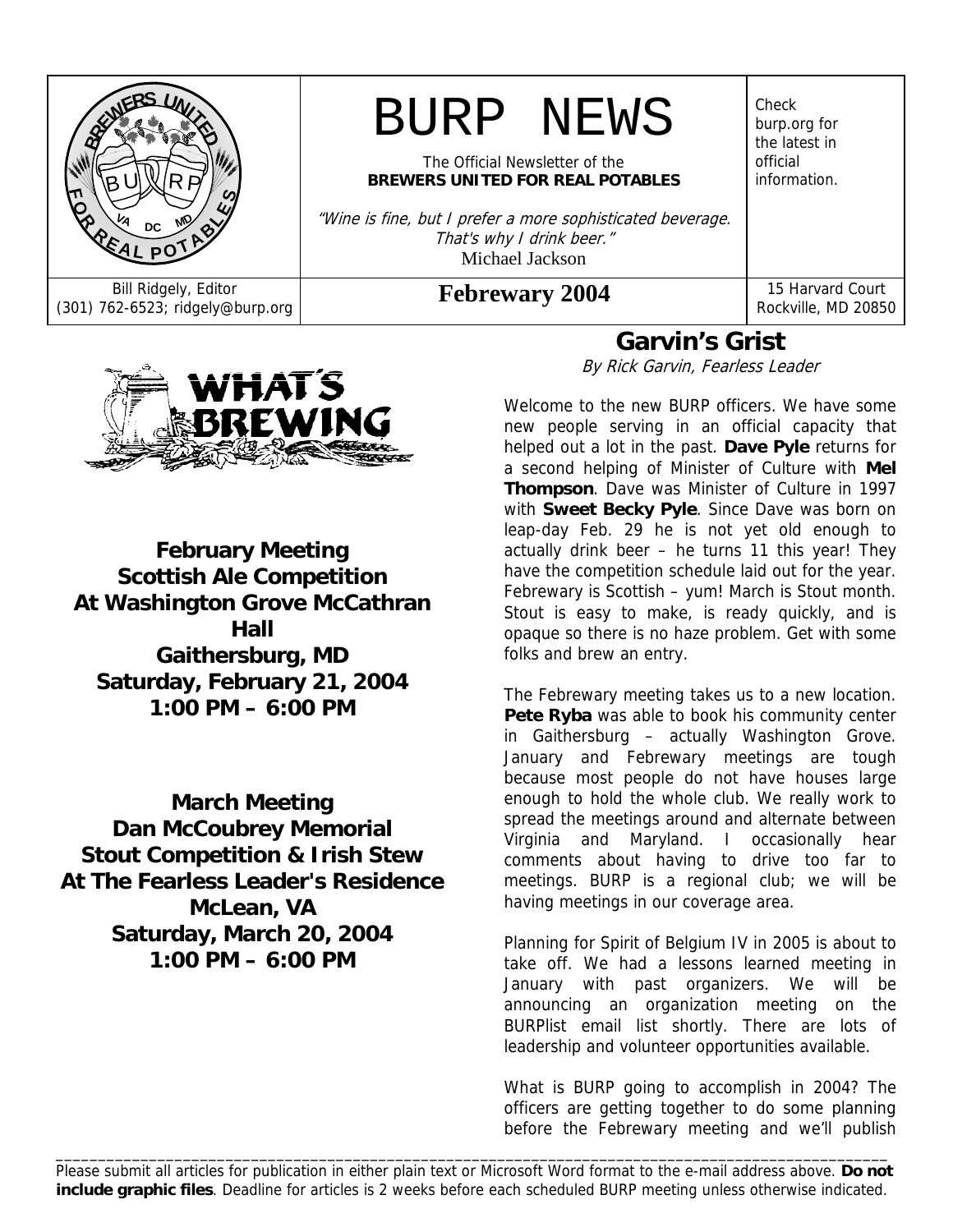some details in the March newsletter. **Bill Ridgely**, our new newsletter editor, has given us an early editorial deadline so we have not met as we go to press. It's nice to have Bill cracking the whip on the newsletter! It's just as well; I'll be in London and Dover the first weekend in Febrewary doing the Cannon Death March Pub Crawl ™ and the White Cliffs Festival of Winter Ales. Make mine a T'Owd Tup!

Cheers, Rick

# **? ? ? ? ? ? ? ? RYDler**

Q: What magic did the FIRST First Lady work on her flapjacks?

**? ? ? ? ? ? ? ?** 

# **Schedule for BURP Club Competitions**

### **(Subject to Minor Adjustments)**

By Mel Thompson & Dave Pyle, Co-Ministers of Culture

February – Scottish, Cat 5 March – Stout, Cat 16 April – Strong Ale, Cat 11 & 12 May – Beer To Go With Chili (Team Brew) June – Strong Belgian Ale, Cat 18 July – European Pale Lager, Cat 2 August – Clone Beer at MASHOUT – To Be **Determined** September – Oktoberfest, Cat 9A (Kegs Preferred) October – IPA (Cat 7) & Imperial IPA November – Real Ale December – Winter Warmers (Team Brew - Kegs) January 05 – Pale Ale, Cat 6 February 05 – English Brown Ale And Porters, Cat 10B&C, 15 March 05 – Stout, Cat 16

All style guidelines, except Imperial IPA (we will provide the style guideline in the near future), are accessible on the BURP website. Just click on the "Beer Styles" tab and the BJCP styles will magically appear. Guidelines will be available for judges at competitions.

There is plenty of time to brew for the competitions if you fire up the kettle during this cool winter weather (well, it might be a stretch for the Strong Ales in April if you don't have one aging gracefully in the cellar). Several of the competitions will be close to coinciding with the AHA Club Only Competitions (COC). Also, the COC has scheduled an Extract Brew competition for 2004. If BURP brewers are interested, we can send BURP winners to the AHA COC. **Phil Sides** will keep BURP informed of the AHA happenings.

The following is the AHA COC schedule for the balance of 2004:

April – Mead (Cat 25) May – Extract Brews (at least 50% extract) August – Wheat Beer (Cat 17) September/October – Smoked Beer (Cat 23) November/December – IPA (Cat 7)

We are looking forward to more participation by both brewers and judges in 2004. If we expand competitions to include more styles and encourage more entries (and more brewing and MORE FREE BEER), more judges will have to step forward to take some time out of meetings to assist. BURP has a load of judges, and judges need to judge to keep their palates and skills sharp. Judging once a year at SOFB is not enough, so use this opportunity to hone your skills and provide feedback to fellow BURPers on the beer that they, through exceptional effort, made and you are consuming (for FREE). We will attempt to minimize the time required for the monthly competitions and still provide good feedback to entrants.

We would like to get the competitions started as early as possible and ask that all entries be submitted no later than 1:30 PM, with the judging starting at 1:31 PM. If you have a beer to enter and know you will not be able to get the entry to the meeting by 1:30, have someone else bring it for you. This way the judges will not have to give up too much of their socializing and consumption (gluttony?) time. We are also considering other incentives for judges. We will keep you informed.

Lastly, we would like to thank **Tom Cannon** and **Betsy Kepler** for an outstanding job as Ministers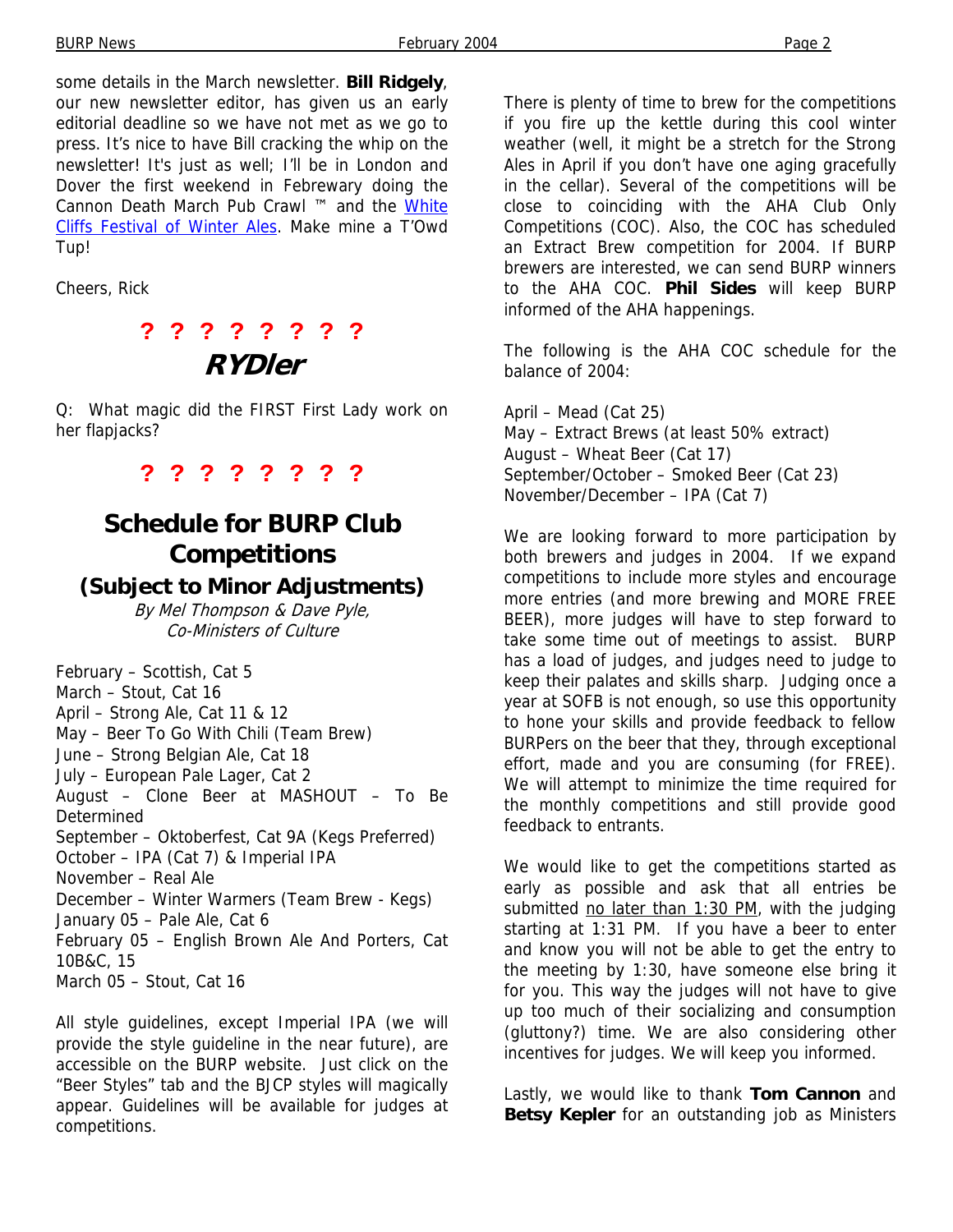BURP News **February 2004** Page 3

of Culture in 2003. Their competition schedule provided a good mix of beer styles and, most importantly, stimulated more brewing and more FREE BEER at meetings. They are certainly a hard act to follow.

Cheers, Mel and Dave

### **Pale Ale Competition Results:**

The January competition held at the Long's in Clifton, VA featured Pale Ales (BJCP Cat 6). The winners of the competition (and the first BURP Brewer of the Year points for 2004) were:

1st – **Mel Thompson** (APA) 2nd – **Andy Anderson & Kathy Koch** (APA) 3rd – **Christian Parker** (APA)



# **Febrewary Club Competition – Scottish Ale (Except Scotch Strong Ale)**

The BURP Febrewary club competition will feature the lower-gravity Scottish ales (BJCP Category 5). Scotch Strong Ale or Wee Heavy falls into BJCP Category 11 (English & Scottish Strong Ale) and will **NOT** be included in this competition.

The following is a brief refresher on the styles to prepare those who may wish to help judge the competition:

#### **Definitions – Scottish Ales**

A range of light-to-medium strength ales produced in Scotland and the U.S. and traditionally identified in ascending order of gravity & alcohol content by the *shilling* classification system (based on ancient barrel prices or tax ratings). Beers bear similarity to English brown ales and bitters but are rounder,

maltier, and softer in flavor. All are characterized by low carbonation levels. Color range is from amber to porter-like deep copper red. Hop bitterness is low to medium, and hop flavor and aroma is low. Low fruitiness and faint smoky esters are acceptable. Low to medium diacetyl is acceptable.

| <b>Scottish</b><br>Ale | OG.      | FG       | ABV%        | <b>IBU</b> | <b>SRM</b> |
|------------------------|----------|----------|-------------|------------|------------|
| Light 60/-             | 1.030-34 | 1.010-13 | $2.5 - 3.3$ | $9 - 15$   | $12 - 34$  |
| Heavy 70/-             | 1.034-40 | 1.011-15 | $3.2 - 3.9$ | $10 - 25$  | $10-19$    |
| Export 80/-            | 1.040-50 | 1.013-17 | $3.9 - 4.9$ | 15-36      | $10 - 19$  |

**Light 60/-** Similar to the English Mild style but fuller-bodied. Color amber to nearly opaque black. Very low hop bitterness, flavor, and aroma. Medium maltiness with some roasted malt/chocolate malt character in some examples. Light to medium body. Creamy mouthfeel with low carbonation. Commercial examples (all in cask or draught versions only): Belhaven 60/-, Caledonian 60/-, Highland Dark Light

**Heavy 70/-** Similar to the English Ordinary or Special Bitter style but generally darker in color (amber to brown). Low hop bitterness, although hoppier examples are beginning to appear in Scotland. Very low hop flavor & aroma. Medium to high maltiness. Medium body. Creamy mouthfeel with low carbonation. Commercial examples: Orkney Raven Ale, Greenmantle Ale, Borve Heavy Ale, Highland Heavy, Belhaven 70/-, Caledonian 70/-

**Export 80/-** Similar to the English ESB style. Color amber to dark brown. Low to medium hop bitterness. Some hop flavor and aroma acceptable. High maltiness. Medium to full body. Creamy mouthfeel with low carbonation. Commercial examples: Belhaven Scottish Ale, McEwans Export Ale (marketed in the U.S. as McEwans India Pale Ale), Orkney Dark Island, Younger's No. 3, Caledonian 80/-

# **March Club Competition – Stout**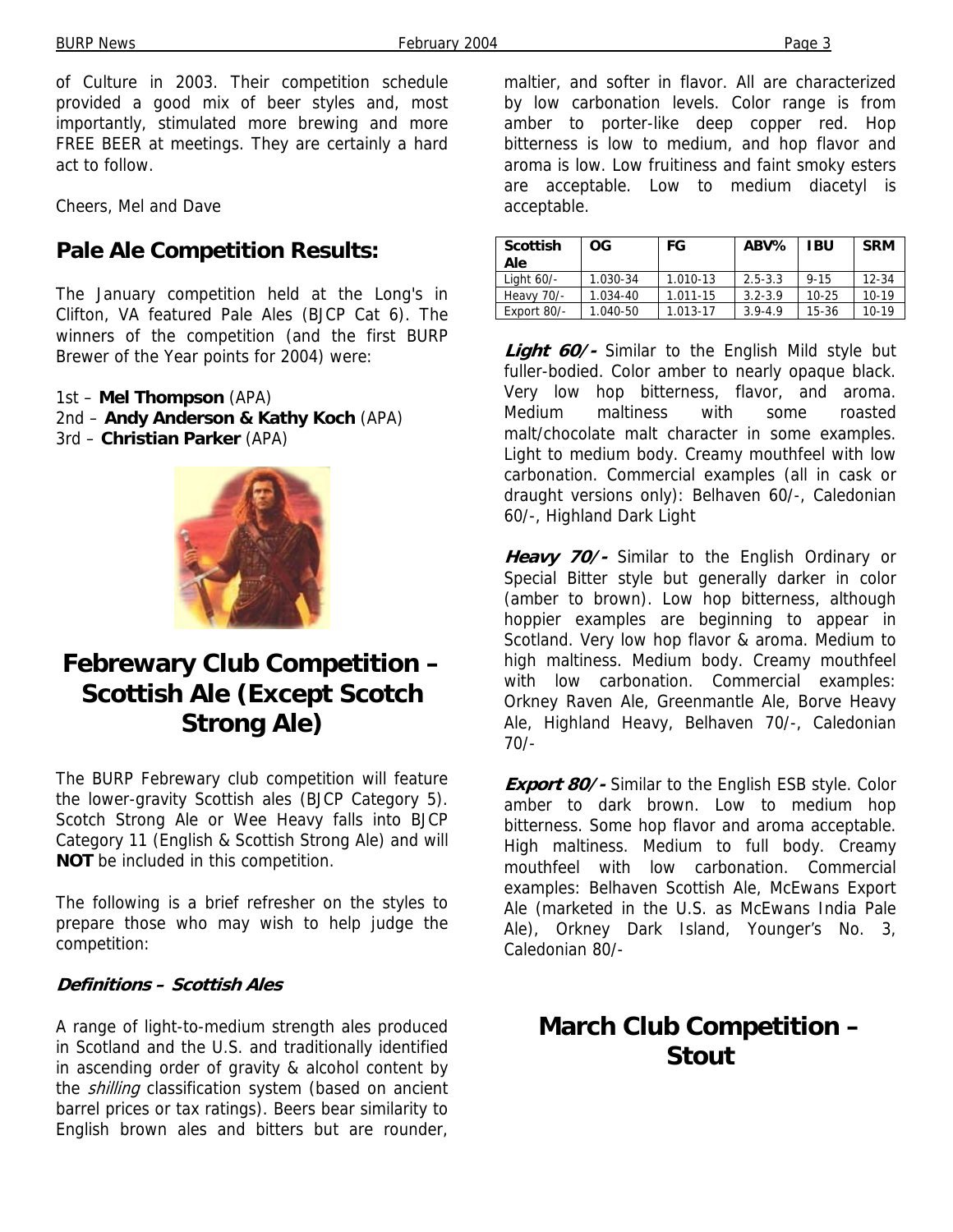

**Pure Genius?**  By Phil Sides

The mere mention of Stout brings one beer to mind first and foremost; this beer is Guinness. Whether you believe it was 'pure genius' as the former ad campaign suggested or the proverbial 'luck of the Irish', one has to acknowledge the tall odds against the brand that has become the ubiquitous international beer Guinness is today.

There are several versions of the story purporting to be the definitive history of Porter, but the best documented is the tale of Ralph Harwood, proprietor of the Bell Brewhouse in Shoreditch, East London. In early 18<sup>th</sup> Century London, punters favored a beer that was actually a mixture of three different beers called Three Threads. According to historians, twenty-three varieties of beer were being brewed in London circa 1720, and which three were in this Three Threads mixture is not definitively established. There is also great likelihood that the recipe for Three Threads varied from pub to pub anyhow, but Brown Ale, Stale Brown Ale and Pale Ale seem to be the three that make sense. The purpose of mixing these beers was to formulate a beer that combined the qualities of each of the three into one pint. The enterprising Ralph Harwood apparently saw the silliness in mixing three beers to fulfill the drinker's desire and in 1722 decided to brew one beer that combined those qualities. His new creation was called "Mr. Harwood's Entire" or "Entire Butt". With Harwood's new creation, the style of Porter was born and so was a brewing revolution. Porter was wildly popular with Londoners and transformed small alehouse breweries into behemoth industrial plants, brewing at full capacity to satisfy demand. The very definition of a brewery changed forever.

Meanwhile in 1759, across the Irish Sea, the 34 year-old Arthur Guinness had an inheritance

burning a hole in his pocket. He had three or four years' brewing experience under his belt as well and decided he wanted his own brewery. He plunked down £100 and signed a 9,000-year lease (he was forward thinking) for the decrepit brewery at St. James Gate in Dublin. He intended to distinguish his brand from the other 200 Irish breweries (ten in St. James Gate alone) by brewing London Porter, which by 1759 had already enjoyed great popularity as an import to Ireland for nearly a decade. The cards were stacked against him, though, as the beer imported from London enjoyed a tax rate less than one sixth of that which was levied on the Irish brewed beers. To be competitive, he needed to find a way to brew the beer cheaper than the London brewers could. A second seemingly unfortunate fact was the calcium carbonate-rich alkaline water supplied by the brewery's well, which reached into the limestone aquifers under Dublin. Not having the benefit of several hundred years of brewing science, brewers did not yet have a grasp on water chemistry. Consequently, Arthur Guinness likely did not know that if he were to brew a London brewer's exact Porter recipe in Dublin, he would not end up with the same beer. In his effort to brew the beer cheaper, Guinness substituted the roasted malted barley with roasted unmalted barley and accidentally created a match made in heaven. The acidity of the roasted barley and alkalinity of the water joined perfectly and created a reasonable approximation of the London Porters but more importantly, a smooth taste that stood apart from the crowd of Irish beers. The new beer was called Guinness Extra Strong Porter and quickly became the most popular beer in Dublin. Strong beers of the day often carried the moniker Stout to designate their higher gravity, and Guinness would also be known by this name unofficially, especially after exportation to England began in 1769. In what seems like a full circle, Guinness' popularity in London led quite ironically to Stouts produced by English breweries in an effort to copy Guinness, and the style of Stout was officially born. When Arthur Guinness died in 1803, strong export versions of his beer were being sold as far away as the Caribbean.

Of course, Guinness is quite a different beer today, as the style has evolved for over two centuries, and the other stouts produced around the world vary by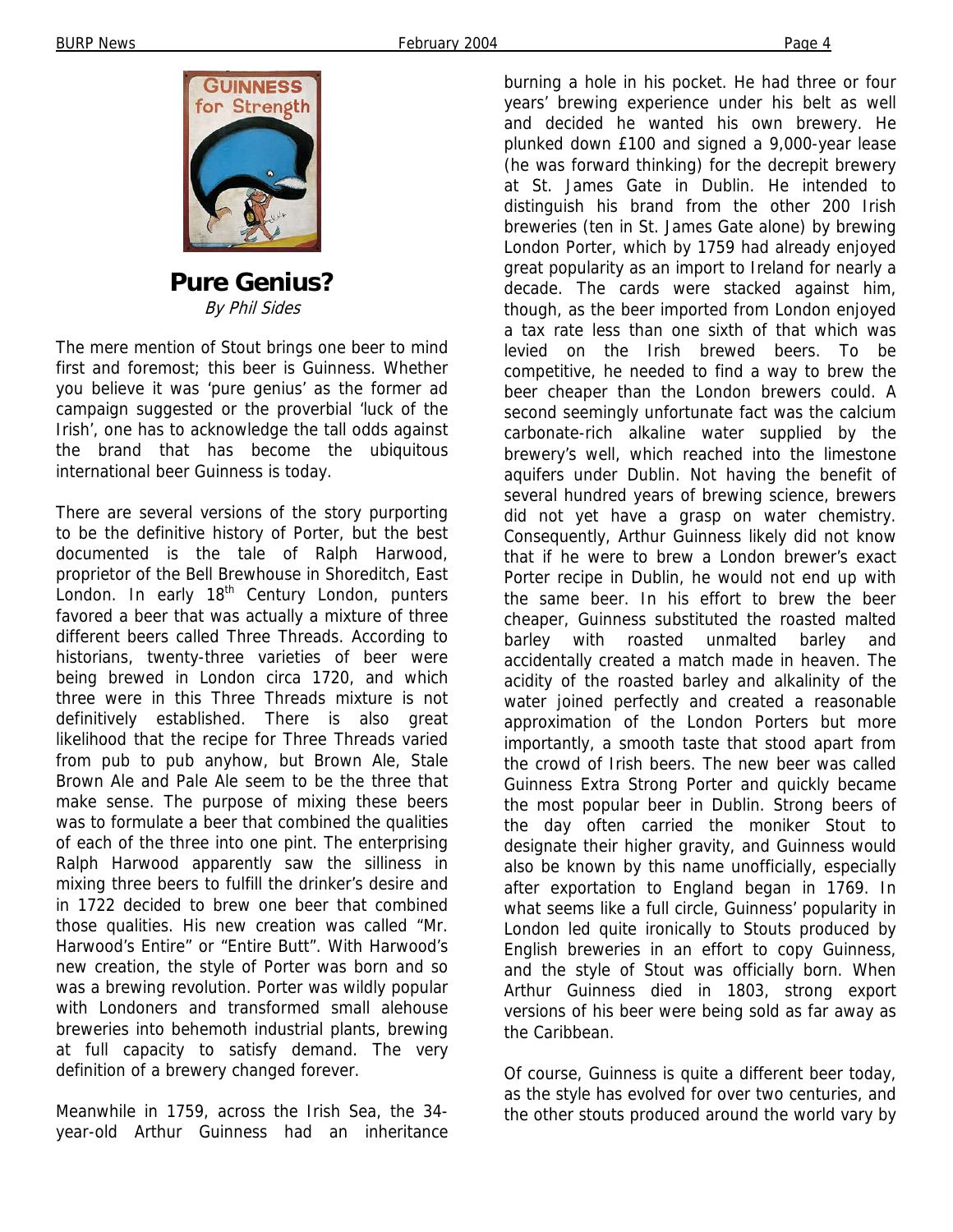BURP News **February 2004** Page 5

geography and local tastes. The English prefer a sweeter stout. The Irish like theirs at a low gravity and quite dry. In the West Indies, stouts are strong and assertively roasty. And in the United States, like most classic beer styles, our stouts pretty much run the gamut.

Here is what the BJCP guidelines have to say about stouts:

| <b>Stout</b>     | <b>OG</b> | FG       | ABV%        | <b>IBU</b> | <b>SRM</b> |
|------------------|-----------|----------|-------------|------------|------------|
| Dry Stout        | 1.035-50  | 1.007-11 | $3.2 - 5.5$ | $30 - 50$  | $35+$      |
| Sweet Stout      | 1.035-66  | 1.010-22 | $3.0 - 5.6$ | $20 - 40$  | $35+$      |
| Oatmeal Stout    | 1.035-60  | 1.010-18 | $3.3 - 6.0$ | 20-50      | $35+$      |
| Foreign<br>Extra | 1.050-75  | 1.010-17 | $5.0 - 7.5$ | $35 - 70$  | $35+$      |
| Stout            |           |          |             |            |            |

### **16. STOUT**

#### **16A. Dry Stout**

**Aroma:** Coffee-like roasted barley and roasted malt aromas are prominent. Esters low to medium. Diacetyl moderate to none. Hop aroma low to none.

**Appearance:** Deep garnet to black in color. Clarity is irrelevant in such a dark beer. A thick, creamy, long-lasting head is characteristic.

**Flavor:** Moderate acidity/sourness and sharpness from roasted grains, and medium to high hop bitterness, provide a dry finish. Balancing factors may include some creaminess, moderate to low fruitiness, and medium to no diacetyl.

**Mouthfeel:** Medium-light to medium body, with a creamy character. Low to moderate carbonation.

**Overall Impression:** A very dark, roasty, bitter, creamy ale.

**History:** The style evolved from attempts to capitalize on the success of London porters, but originally reflected a fuller, creamier, more "stout" body. Modern versions are brewed from a lower OG and no longer reflect a fuller body than porters.

**Comments:** This is the draught version of what is otherwise known as Irish stout. Bottled versions are typically brewed from a significantly higher OG and may be considered foreign extra stouts.

**Ingredients:** The dryness comes from the use of roasted unmalted barley in addition to pale malt, moderate to high hop bitterness, and good attenuation. Flaked unmalted barley may also be used to add a creaminess. A small percentage of soured beer is sometimes added for complexity. Water should have high carbonate hardness.

**Commercial Examples:** Guinness Draught Stout (also canned), Murphy's Stout, Beamish Stout.

#### **16B. Sweet Stout**

**Aroma:** Mild roasted grain aromas. Fruitiness can be low to high. Diacetyl medium to none. Hop aroma low to none.

**Appearance:** Very dark amber to black in color, which makes clarity essentially unimportant. Creamy head.

**Flavor:** Dark roasted grains and malts dominate the flavor as in dry stout, though there is medium to high sweetness. Hopping is moderate and tends to be lower than in dry stout, emphasizing the malt sweetness.

**Mouthfeel:** Full-bodied and creamy. Carbonation low to moderate.

**Overall Impression:** A very dark, sweet, fullbodied, slightly roasty ale.

**History:** An English style of stout.

**Comments:** Gravities are low in England, higher in the exported product.

**Ingredients:** Lactose is sometimes added to provide additional residual sweetness. High carbonate water is all but essential.

**Commercial Examples:** Mackeson's XXX Stout, Watney's Cream Stout, Samuel Adams Cream Stout, Tennent's Milk Stout.

#### **16C. Oatmeal Stout**

**Aroma:** Mild roasted grain aromas. Fruitiness should be low to medium. Diacetyl medium to none. Hop aroma low to none.

**Appearance:** Black in color. Thick creamy head. Dark color will likely obscure any clarity.

**Flavor:** Medium sweet to medium dry, with the complexity of dark roasted grains prominent. Medium hop bitterness with the balance toward malt. Diacetyl low to medium. May have a slight nuttiness.

**Mouthfeel:** Full bodied, smooth, silky, with an oily or even mealy texture from the oatmeal.

**Overall Impression:** A very dark, full-bodied, roasty, malty ale.

**History:** A variation of sweet stout that is usually less sweet than the original.

**Comments:** Between sweet and dry stouts in sweetness.

**Ingredients:** Pale, caramel and dark roasted malts and grains. Oatmeal used to enhance fullness of body and complexity of flavor. Hops for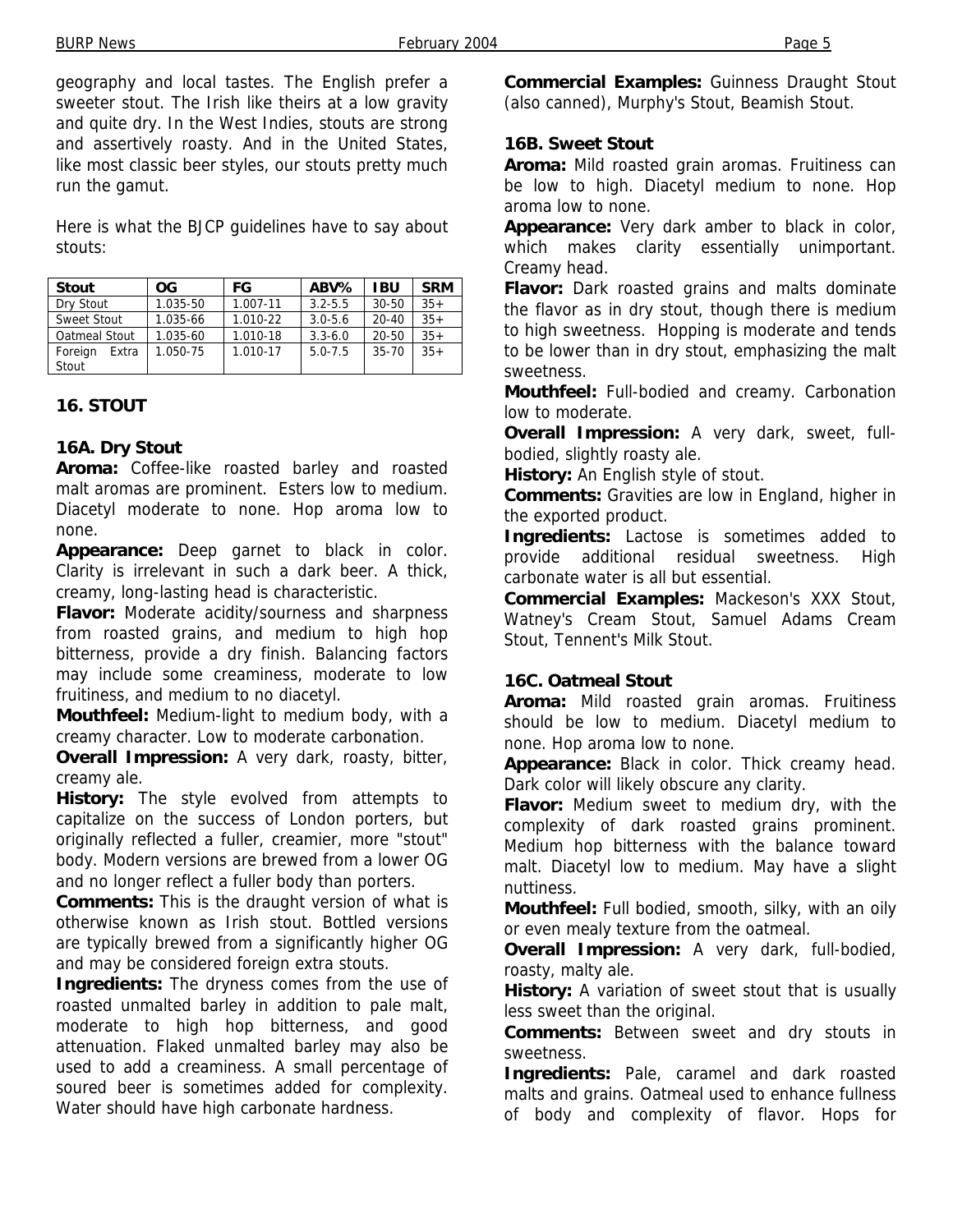bitterness only. Ale yeast. Water source should have some carbonate hardness.

**Commercial Examples:** Samuel Smith Oatmeal Stout, Young's Oatmeal Stout, Brew Moon Eclipse.

### **16D. Foreign Extra Stout**

**Aroma:** Roasted grain aromas prominent. Fruitiness medium to high. Diacetyl low to medium. Hop aroma low to none. Occasionally has the aroma of alcohol.

**Appearance:** Very deep brown to black in color. Clarity usually obscured by deep color.

**Flavor:** Can range from sweet to dry, with roasted grain character obvious but not sharp. Fruitiness can be low to high, diacetyl medium to none. Hop bitterness can be medium to high.

**Mouthfeel:** Medium full body, creamy character. May give a warming impression.

**Overall Impression:** A very dark, moderately sweet, strong, roasty ale.

**History:** Originally high-gravity stouts brewed for tropical markets. Some bottled export versions of dry or sweet stout may also fit this profile.

**Comments:** These beers possess a stronger alcohol content than other stouts except the Imperial Stout.

**Ingredients:** Pale and dark roasted malts and grains. Hops for bitterness. Ale yeast.

**Commercial Examples:** ABC Stout, Guinness Foreign Extra Stout (bottled).

### **Recipes:**

"Booty Of A Hoodlum"

Guinness Draught Clone from Phil Sides Recipe for 12 gallons and assumes 75% efficiency

 $OG = 1.038$  $FG = 1.022$  $IBU = 37$ 

Grist:

12.58 lb Thomas Fawcett Maris Otter Pale Malt 1.8 lb Munton's Roasted Barley 2.64 lb Briess Flaked Barley

#### Hops:

4.2 oz East Kent Goldings, Whole, 4.75% AA, 60 minutes Yeast: White Labs WLP004 Irish Ale

Treat mash water for a Dublin profile. Mash @ 152 F for 90 minutes. Boil for 90 minutes adding all the hops after 30 minutes. Ferment @ 68 F.

### "Blackest Hole In All Of Space"

Sweet Stout from Phil Sides Recipe for 12 gallons and assumes 75% efficiency

 $OG = 1.073$  $FG = 1.022$  $IBU = 40$ 

Grist:

21.6 lb Thomas Fawcett Halcyon Pale Malt

2.4 lb Baird Crystal 120

1.8 lb Munton's Roasted Barley

1.2 lb Munton's Chocolate Malt

- 2.7 lb Briess Flaked Oats
- .45 lb Briess Flaked Barley
- .53 lb Baird Wheat Malt
- 1.2 lb Lactose

Hops: 5 oz East Kent Goldings, Whole, 4.75% AA, 60 minutes

Yeast: White Labs WLP004 Irish Ale

Treat mash water for a London profile. Mash @ 158 F for 90 minutes. Boil for 90 minutes adding all the hops after 30 minutes. Ferment @ 68 F.

### **ENLIGHTENMENT CORNER**

By Wendy Aaronson, Minister of Enlightenment

FEBRUARY MEETING – ADULTERATED BEERS: To kick off the year and a new spacious venue, **Phil Sides** and I will be conducting an adulterated (doctored) beer session at the February meeting. Because of the space limitation at meetings, I usually teach this as one of the first classes for the BJCP Exam Preparation Class. Now, we'll be able to introduce more of the membership to the sensory evaluation of beer. For this class, a neutral beer will be adulterated with food grade and not-so food grade chemicals. The group will learn how to identify these flavors and discuss what causes them.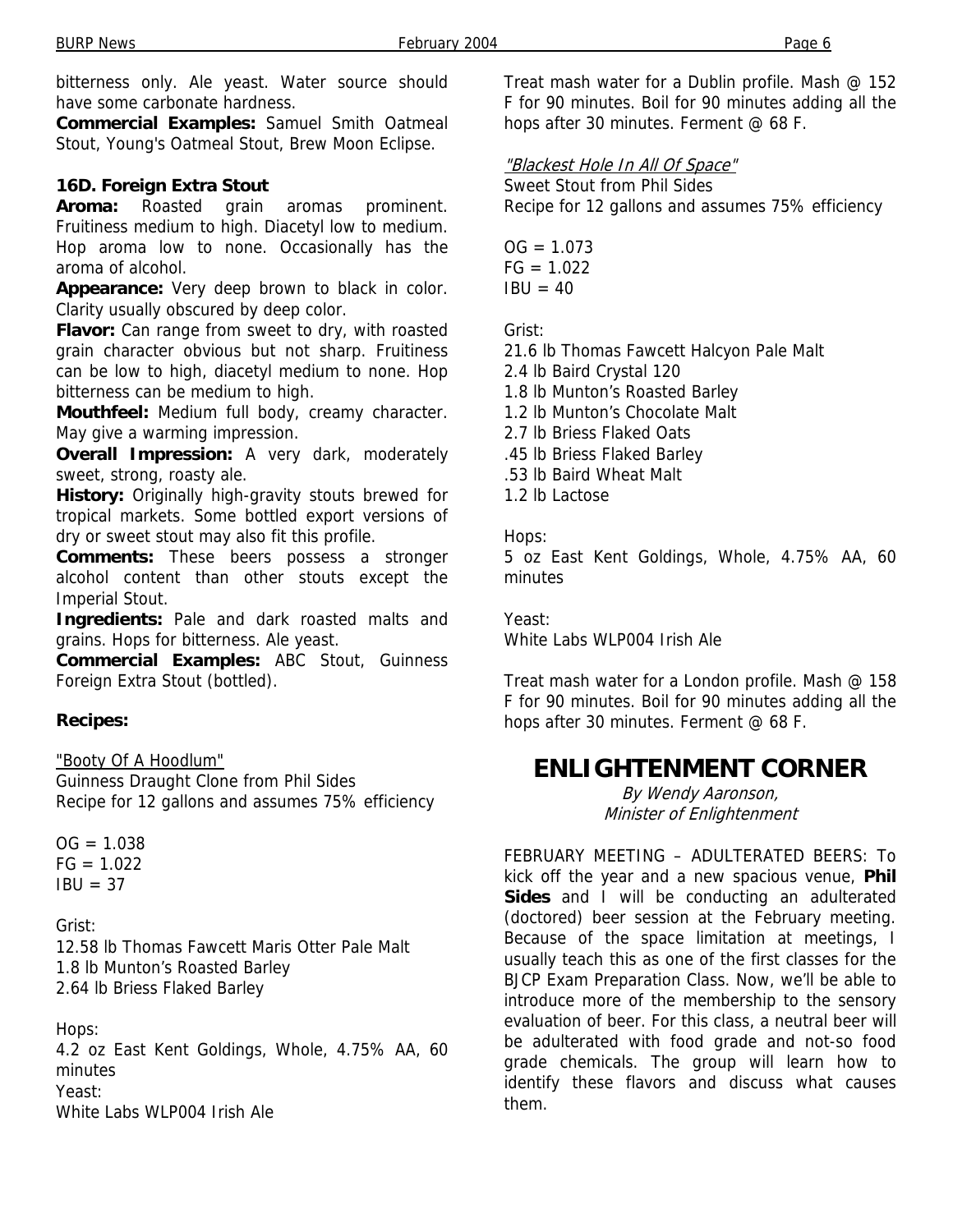2004 BJCP EXAM PREPARATION CLASS: I indicated in my candidate statement that I would like to organize another BJCP Exam Preparation Class, but I also stated that there would be a few changes. I observed a few issues during the last 2 times this class was offered. First, the class is a minimum 13 week commitment and the initial enthusiasm eventually wanes. Second, MD folks can't get to a VA location by 7:00 PM without stressing out and vice versa. The traffic sucks, and it takes 30 min. to vent frustrations that eat into course time. Finally,

even though everyone who takes the class passes the exam (some first-time scores are over 80!), less than 50% of the class actually takes the exam and that is disappointing. Therefore, I have thought about changes that will meet the needs of the membership and hopefully will inspire more people to take the exam and become BJCP judges.

I acknowledge that many people who take the class just want to learn more about beer in a small group. Well, I will make it easy for this group. Rather than committing to a 13-week session, I will set up a series of 4 tasting sessions that provide an overview of the different beer styles. The sessions will be about 2 hours and the logistics such as where and when will depend on the interest level.

Individuals who are interested in taking the exam can participate in the sessions described above, but in addition, these individuals will learn about the philosophy of judging and exam-taking tactics. To reduce the need for a lot of sessions that provide for judging practice, I expect these individuals to judge at BURP competitions to obtain as much practice as possible. I also plan to have recipe formulation sessions at the BURP meetings (see Future Enlightenment Sessions below) that will focus on ingredients and technique. So, at max, I envision that there will only need to be 7 formal sessions.

The above are only concepts and I welcome your ideas on how to educate as many as possible. I would also like to know who is interested in either the beer style sessions or the exam preparation so that I can start the planning. I would like to start this as soon as March so that we can schedule the exam. Please e-mail me at aaronson@burp.org or call me at 301-762-6523 (H) or 301-594-5478 (W).

FUTURE ENLIGHTENMENT SESSIONS:

Chicha is coming! Stay tuned for a future article and demo at a BURP meeting.

This is the year for learning how to tweak your recipe to improve overall impression or to win competitions. The focus during these sessions (to be held before or at the beginning of BURP meetings) will be recipe formulation. We will evaluate 2-3 beers, decide which style they best fit, examine the recipes, and discuss how to modify the recipes to win. I need either 3-4 bottles or a growler of beer and a complete recipe, including process parameters such as mashing schedule and fermentation specifics. The brewer will remain anonymous. I prefer beers that do not have fermentation flaws. Save these for other sessions. If you would like to help by providing beer, please contact me.

### **Beer, Bikes (Optional), & Bamberg**

#### By Gordon Goeke, Associate Cyclemeister

Join fellow BURPers and visit the breweries and beer gardens of Bavaria/Franconia in July. This will be a two-week trip scheduled so travelers may join either or both weeks. Week one will be a selfcontained bicycle tour from Munich to Bamberg and will be designed to introduce novice bicyclists to bicycle touring. Week two will be spent in Bamberg with optional day rides to nearby breweries and beer gardens. The second week will be bicycleoptional as the area around Bamberg is well supported by rail and bus lines.

After departing Munich via train, the first four days will be spent cycling along the Altmuhl and Danube rivers. Although the daily mileage between planned stops is low and the terrain relatively mild, intermediate and advanced bicyclists can find plenty of challenges by exploring towns outside of the river valleys. Following a rest day in the university/cathedral town of Regensburg, the mileage increases, and the next three days are spent exploring an area known as Frankish Switzerland. This area may be difficult for novice cyclists who can contact **Gordon Goeke** to discuss the many options available. A brief itinerary follows. Contact Gordon at Goekega@state.gov for more information.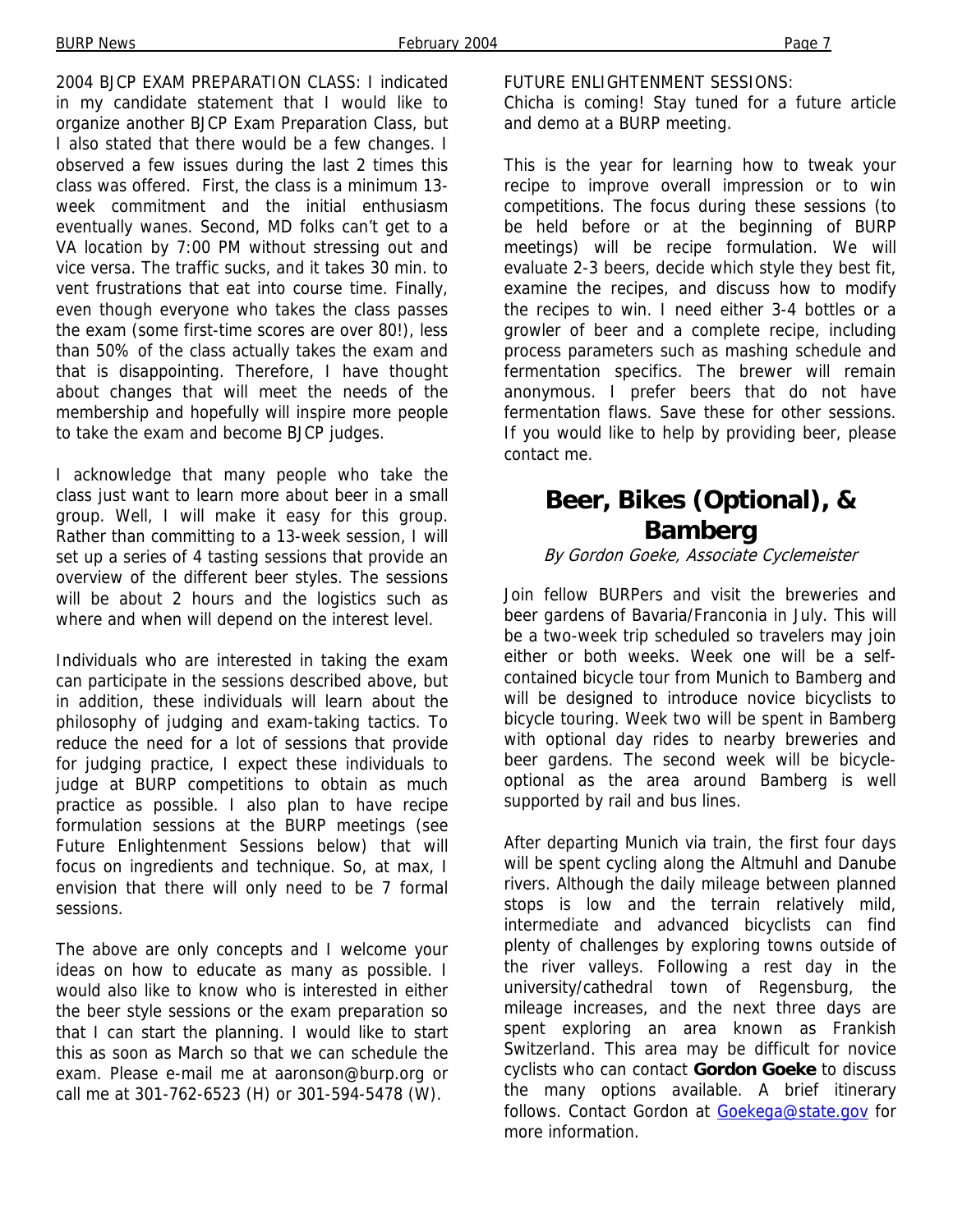**Sunday, July 4** Depart Munich via rail to Treuchtlingen, bicycle to Eichstatt (24 miles); beer garden.

**Monday, July 5** Belingries (28 miles); one brewery.

**Tuesday, July 6** Kelheim (30 miles); three breweries including Kloster Weltenburg.

**Wednesday, July 7** Regensburg (28 miles); five breweries.

**Thursday, July 8** Regensburg (0 miles).

**Friday, July 9** Amberg (42 miles); five breweries. Novice cyclists may consider taking a train to Nurnberg and bicycling 29 miles along the Main canal to regroup in Forcheim on Sunday July 11.

**Saturday, July 10** Neuhaus (35 miles); three breweries including a Zoigl community brewhouse.

**Sunday, July 11** Forcheim (38 miles); eleven beer kellers.

**Monday, July 12** Bamberg (16 miles); nine breweries.

**Tuesday, July 13** through **Friday July 16** Bamberg (optional day rides).

**Saturday, July 17** Depart Bamberg via rail to Munich.



# **Euro Tour de BURP: Prague to Vienna**

### Part 3 – A Czech Beer Sampler By Bill Ridgely

I wasn't at all prepared for the variety of beer awaiting me in the Czech Republic. True, most beer served was still in the Pilsner style, and most pubs served at least one darker lager in roughly the Munich style, but there was a surprising variety of other styles available.

Some explanation of Czech beer terminology would be helpful at this point. Most beer names include a number followed by a percent sign (ex, Staropramen 10%). The number represents the original extract of the beer in degrees Balling. One degree Balling is equivalent to 1% of fermentable

sugar. Unfortunately, use of the percent sign instead of the degree symbol confuses many people into mistakenly interpreting the number as percent alcohol. In reality, the simplest conversion to alcohol content is to multiply the Balling percent by 4 and then put a decimal point in the middle (so 10% translates to 40 which roughly equals 4.0% ABV). The majority of beers served in the Republic are either 10% or 12% Balling.

The biggest selling beers are Pilsner Urquell 12%, Gambrinus 12%, and Budejovicky Budvar (Budweiser) 12%. Pilsner Urquell and Gambrinus at one time were brewed by separate companies but are now both produced by Plzensky Prazdroj, the country's largest brewing company. Budejovicky Budvar, located in Ceske Budejovice south of Prague, ranks a close second in size. The three beers above can be found in virtually any pub in the Republic along with the various regional and local brews.

The most interesting brewery we encountered on our travels was *Bohemia Regent* in the town of Trebon. This brewery was founded in 1379 by a monastic order and claims to be the oldest continually operated brewery in the Republic. We didn't have a chance to tour the facility, but we spent a long, wet evening in the pivnice (pub) attached to the pivovar (brewery), sampling all of the products. These included a 12% Light (very pale lager with a floral hop presence), 12% Dark (creamy dunkel-style with caramel notes and a refreshing dry finish), and a 9% Rezany Lezak or Half-Dark (light-bodied with a touch of caramel and restrained hop presence). Best of all (and probably my favorite beer of the trip) was the Kvasnicovy Lezak or Hefe-Lager, a wonderful, unfiltered, cloudy and robust keller-style pale lager with lots of Saaz hop character. It was delicious and was the most popular beer in the pivnice the night we were there. We never encountered another beer as refreshing during our travels, and only the zwikl beers of Austria came close in look and texture (and those unfortunately paled by comparison).

I won't bore you with descriptions of the 40 or so other beers sampled in the Republic, but here is a brief overview of some of the more interesting ones: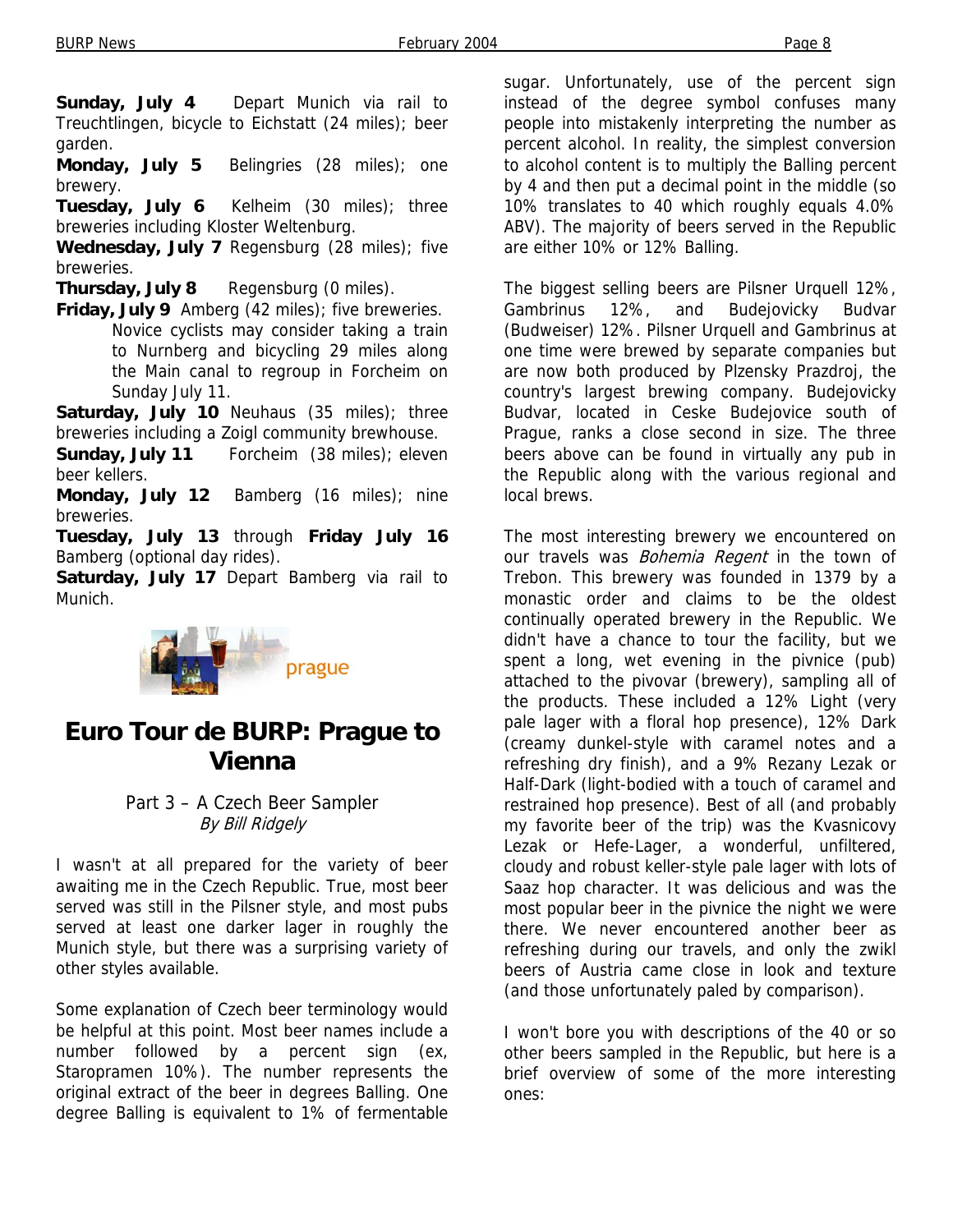Pivovar Staropramen (just outside Prague) -Founded in 1869, this regional brewery produces a nice range of beers, including the flagship Staropramen in 10% and 12% versions. In addition to the pilsner-style lagers, the brewery also produces a rich and malty amber lager called Velvet and an Irish-style stout called Celt. Celt is served on nitrogen gas and has a very smooth flavor with some residual sweetness.

Pivovar Lobkowiczky (Vysoky Chlumec) – Founded in 1466 but owned by the Lubkowicz family since 1474. The brewery produces a nice range of high quality beers. We tasted the Princ (Vevoda) Light 10%, with a spicy hop nose, earthy hop flavor and some sweetness in the finish, the Demon 12%, a well-balanced amber lager with emphasis on the malt, and Baron 12% Dark, a smooth, malty dark lager with very complex caramel undertones. The brewery also produces a Premium 12% Light and a Special 14% Light, but we were unable to find these on our travels.

 Pivovar Pardubice (Pardubice) – Founded 1871, this regional brewery produces low sugar and nonalcoholic beers in addition to the usual light and dark lagers. Most interesting, though, is the 19% Porter, the only beer of its type we tasted in the Czech Republic. At close to 8% ABV, this is a hefty beer, with a big roast nose and a lot of sweetness in the flavor (perhaps a bit too much – hopping level is barely enough to balance the malt). Pivovar Radegast in Sedlec also brews a 18% Porter, but we were unable to sample this one for comparison. Both are brewed with lager yeast, so in effect, they are more in the bock style than the porter style.

Pivovar Nachod (Nachod) - Founded in 1871, this is the Czech equivalent of our own Heavyweight Brewing Co. While they produce several light and dark lagers in standard 10% and 12% versions, their specialties are much bolder beers. We were only able to sample the biggest of all (mentioned in Part 1 of this series) – the Primator Double 24%, a dark lager which bore many of the characteristics of the 19% Porter from Pardubice, only more so. Other offerings from Nachod (none sampled, unfortunately) include Primator Jubilejni Lezak 15% (semi-dark lager), Primator Lezak Exklusiv 16% (light lager), and Primator Rytirsky 21% (light lager

– referred to in some circles as a helles doppelbock).

Pivovar Dum (Nove Mesto section of Prague) - A pub brewery founded in 1998, this establishment brews some of the more unusual lagers available anywhere. Unfortunately, we never had a chance to visit, but it would be interesting to hear a review from another visitor. All of the following are 12% – Penicne (unfiltered wheat beer), Kavove (coffee beer), Bananove (banana beer), Vinove (sour cherry beer). Dum also produces a standard 12% pale and dark lager and a 13% maerzen.

Pivovar Budejovicky Budvar (Ceske Budejovice) - I conclude my review with this brewery because it was the only one we had a chance to tour, and we learned quite a bit about the Czech brewing process here. The brewery was founded in 1895 and produces three beers plus a non-alcoholic beer. The three regular offerings are 10% Light Lager (for the Czech market), 12% Light Lager (for the Czech and export markets - 80% of total production), and 16% Light Lager (Bud Super Strong – brewed primarily for the Russian market but also available in limited distribution in Austria). Budvar uses water from a 300-meter deep artesian well. Malt is 2-row Moravian, and hops are all Saaz. The 16% also uses refined sugar in the kettle. Czech brewers do not decoct. Instead, they use long, 6-hour mashes to convert the typically undermodified malt. The mash is started at 37 degrees C for one hour and then raised gradually to 72 degrees C for the remainder of the schedule. Following sparge, the wort is boiled for 2 hours (to obtain some caramelization) with hop additions several times over the course of the boil (to add bitterness, flavor, and aroma). After chilling, the wort is pumped to large (2,600 hectoliter) conical fermenters, where fermentation takes place over two weeks at 10 degrees C (The last oak fermentation vessels were removed in 1969). The beer is then transferred to lagering tanks, where the temperature is reduced to 2 degrees C. Lagering time varies by beer – 30 days for the 10%, 80-90 days for the 12%, and 300 days for the 16%. We didn't have a chance to try the 16% at the brewery but sampled it later in Vienna. It has a deep gold color with malt and sugar in the nose. Malt and hop bitterness is evident up front in the flavor but there is some sugary sweetness in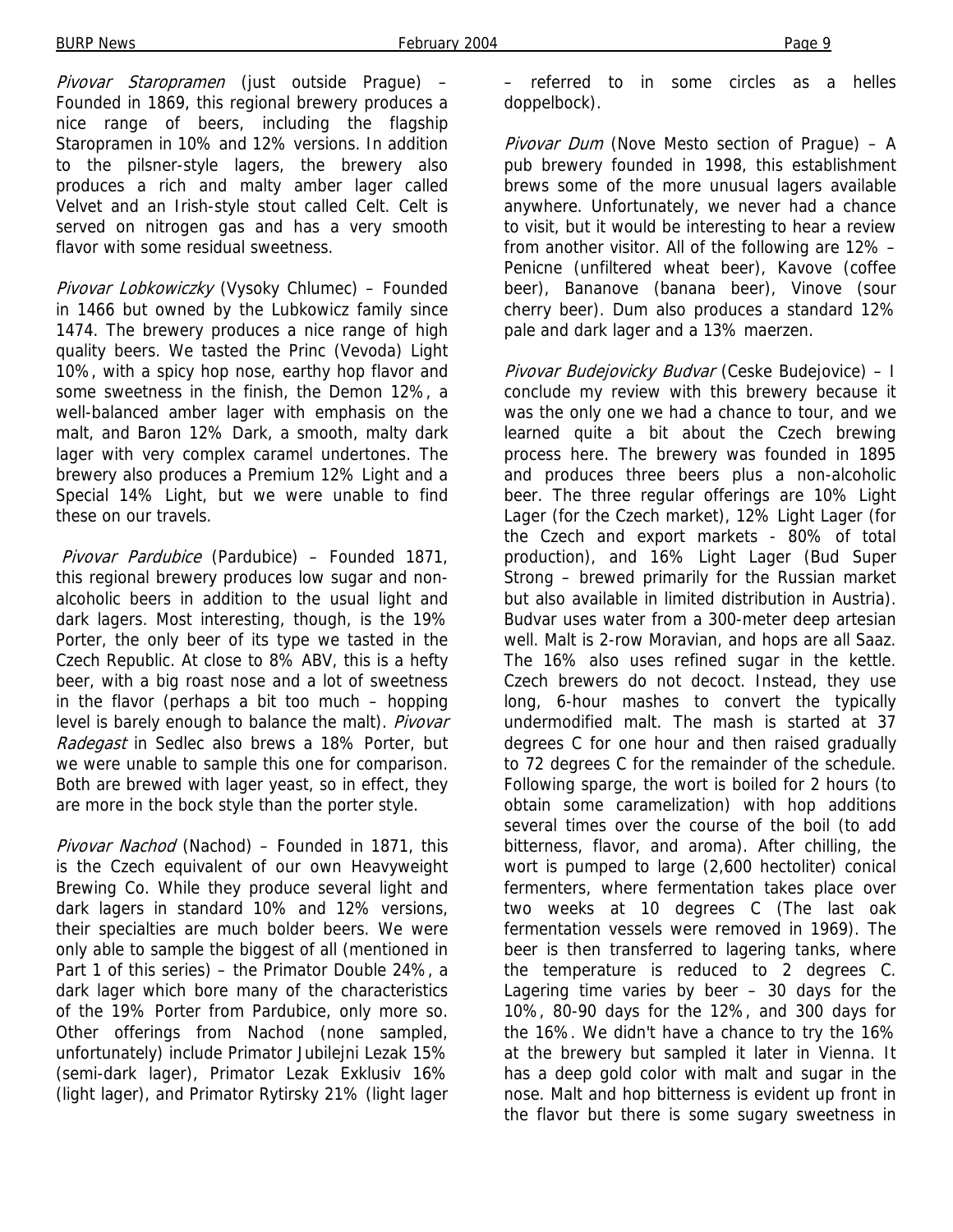mid-palate. The finish is smooth and nicely balanced.

Travelers to the Czech Republic should visit the Czech breweries web pages located at http://www.radio.cz/en/html/breweries.html. While not particularly up to date (the most recent entries are from the mid-90's), the information provided, especially on the regional breweries, is very helpful.

Also, be sure to check out Ron Pattinson's European pub and brewery guide website at http://www.xs4all.nl/~patto1ro/index.htm. The two Prague pub guides are very helpful, and there are guides for many other parts of Europe as well.

## **Nuggets from the BURP Libeery**

By Cerveza Crowe, Libeerian (Translated from Chihuahua by Janet Crowe)

Beer and it's part in Egyptian Everyday Life – Yesterday I was looking out at our snowy, cold weather and feeling a little blue when I turned around and noticed a book on our BURP Libeery shelf - "The Secret Life of Beer" by Alan D. Eames. Here are a few morsels of information I found in that book.

 In the time of the Pharaohs, every household either rich or poor brewed beer. The Pharaoh himself even maintained a royal brewery and appointed people to positions such as "Office of Chief Beer Inspector. In the average family's house, the brewery was located in a part of the kitchen called the "pure". Women were responsible for brewing beer at home and selling beer in the Egyptian beer shops. A good woman Brewer was considered a valuable asset that could bring money into a household. Beer was money. The minimum wage of the day was two pitchers, several gallons in size, for a single day's work. Some of the subjects of Pharaoh even paid their taxes in beer.

It is written that Egyptian beers were all very sweet. Hops and bittering herbs were not included in the brew, but served on the side. A standard practice was to put plugs of hops or herbs between the cheek and gum and let the sweet beer flow over it to extract the flavor.

In Egyptian times, a hangover was referred to as "the pulling of the hair", and cures were readily sought after by the Pharaoh. A common one was drinking cabbage juice first thing in the morning after a long celebration the night before. In modern times, this has been laughed at as useless, but current scientific studies show that cabbage contains chelators, which are effective in neutralizing acetaldehydes, a by-product of our liver's effort to metabolize alcohol. Maybe those Egyptians knew something after all. Well, they did really get that embalming thing to work.

Just a little information to whet your appetite and have you pick up a book.

### **? ? ? ? ? ? ? ?**

# **Answer to December RYDler:**

A: Martha Washington used her (Nation's FIRST HomeBrewer) husband's ale instead of milk/water and even a little corn squeezin's, I read somewhere recently (but, I can't put my finger on it). The pancakes may cook up a little thinner, but they're mighty pleasin'.

### **? ? ? ? ? ? ? ?**

### **BURP 10 and 20 Years Ago**

Compiled By Bill Ridgely

### **20 Years Ago, Feb 1984**

On Feb 9, the new BURP officers met at Gallagher's Pub to discuss club policy and activities for the year. The club had reached a stage of growth (158 members) that it was decided to set a more formal structure for meetings. Committees were set up to organize programs. A key decision made at the officer meeting was to require attendees to bring food as well as beer (or at least make a contribution to a "food kitty"). Up to this time, **Dan McCoubrey** had provided snacks for the BURP meetings. It was also decided that the club was rapidly outgrowing Dan's basement as a meeting site, so it was decided to solicit larger venues.

Some proposals for BURP activities for the year included periodic homebrew competitions, commercial beer tastings, trips to breweries,